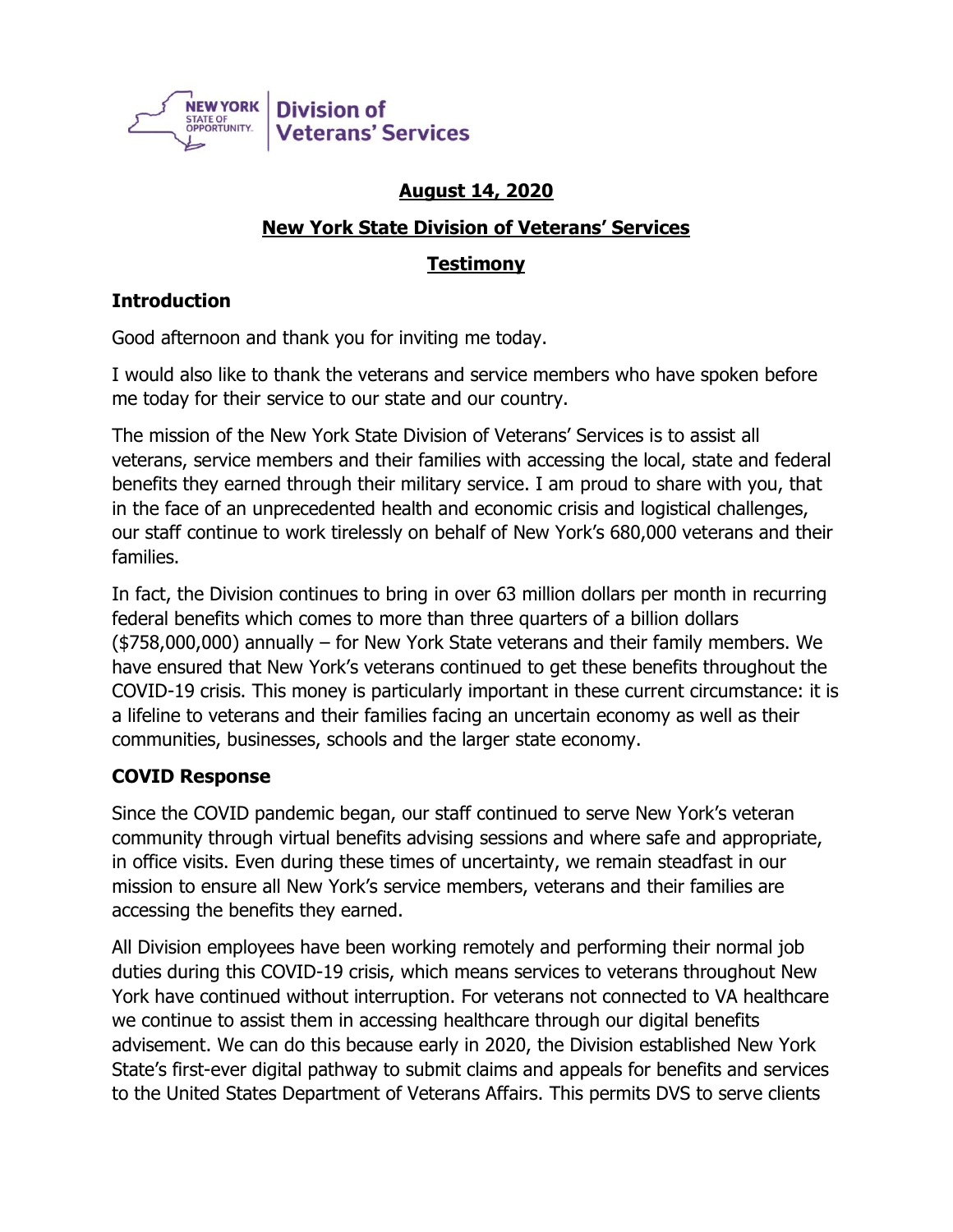

remotely and ensure that claims are submitted in a timely manner despite the VA Regional Offices closing to the public — and allows DVS to complete a claim for benefits without printing a single sheet of paper, greatly reducing DVS's environmental footprint. The Division continues to find creative solutions to meet the needs of veterans during these times.

The Division continues to invest in our county partners' abilities to serve veterans during this difficult time. Throughout the COVID-19 pandemic, the Division has conducted trainings for not only our own staff but also for county veterans service officers. These trainings have increased the knowledge base and resources of the veterans service officers to assist veterans, service members and their families. In fact, I just finished administering our annual training prior to this testimony.

This year, DVS training events included:

- $\circ$  Semi-Annual Trainings with over 140 participants at each
- o County Accreditation Weeklong Training for 12 counties, all receiving accreditation under the New York State DVS POA

Through accreditation with the Division, dozens of counties have gained access to our online case management system which has allowed them to continue to serve veterans in their local community throughout the pandemic.

Beyond ensuring veterans received the benefits they are owed, in the wake of the pandemic the Division stepped up to assist veterans and their families who were facing food insecurity in these challenging times. As such, we engaged in a collaborative arrangement with the HelloFresh corporation, the United States Department of Agriculture's Famers to Families Food Box Program, The Campaign Against Hunger in Brooklyn, and Western New York Heroes near Buffalo, to utilize resources from Governor Cuomo's COVID-19 Philanthropic Fund to deliver nourishing food to veterans and their families This project has delivered over 50,000 healthy meals to veterans and their families across New York, and is slated to continue until at least the end of September.

The Division also recognizes during these unprecedented times that personal outreach is more necessary than ever. While we could not meet in person, the Division contacted over 30,000 veterans online to conduct buddy checks during the pandemic. We used these check-ins to provide needed comfort to those who were socially isolated as well as used it as an opportunity to assist them in accessing their untapped benefits.

The Division provided support by hosting an online gathering for Gold Star Families on Memorial Day, providing these families who have lost loved ones in military service a